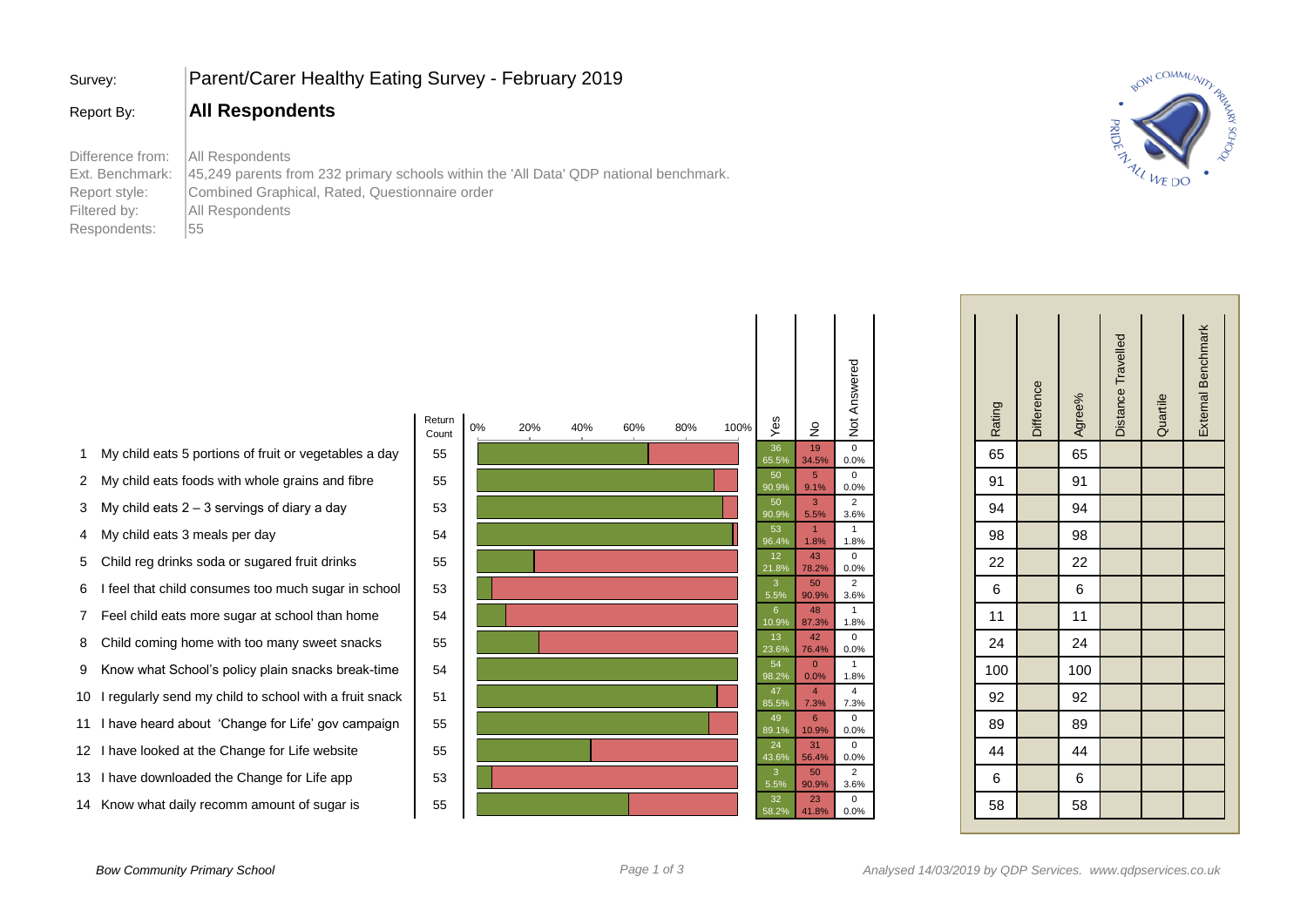| Survey:                                                                              | Parent/Carer Healthy Eating Survey - February 2019                                                                                                                                  |
|--------------------------------------------------------------------------------------|-------------------------------------------------------------------------------------------------------------------------------------------------------------------------------------|
| Report By:                                                                           | <b>All Respondents</b>                                                                                                                                                              |
| Difference from:<br>Ext. Benchmark:<br>Report style:<br>Filtered by:<br>Respondents: | All Respondents<br>45.249 parents from 232 primary schools within the 'All Data' QDP national benchmark.<br>Combined Graphical, Rated, Questionnaire order<br>All Respondents<br>55 |





| Not Answered |  | Rating | <b>Difference</b> | Agree% | Distance Travelled | Quartile | External Benchmark |  |
|--------------|--|--------|-------------------|--------|--------------------|----------|--------------------|--|
| 13<br>1.7%   |  | 57     |                   | 57     |                    |          |                    |  |
|              |  |        |                   |        |                    |          |                    |  |